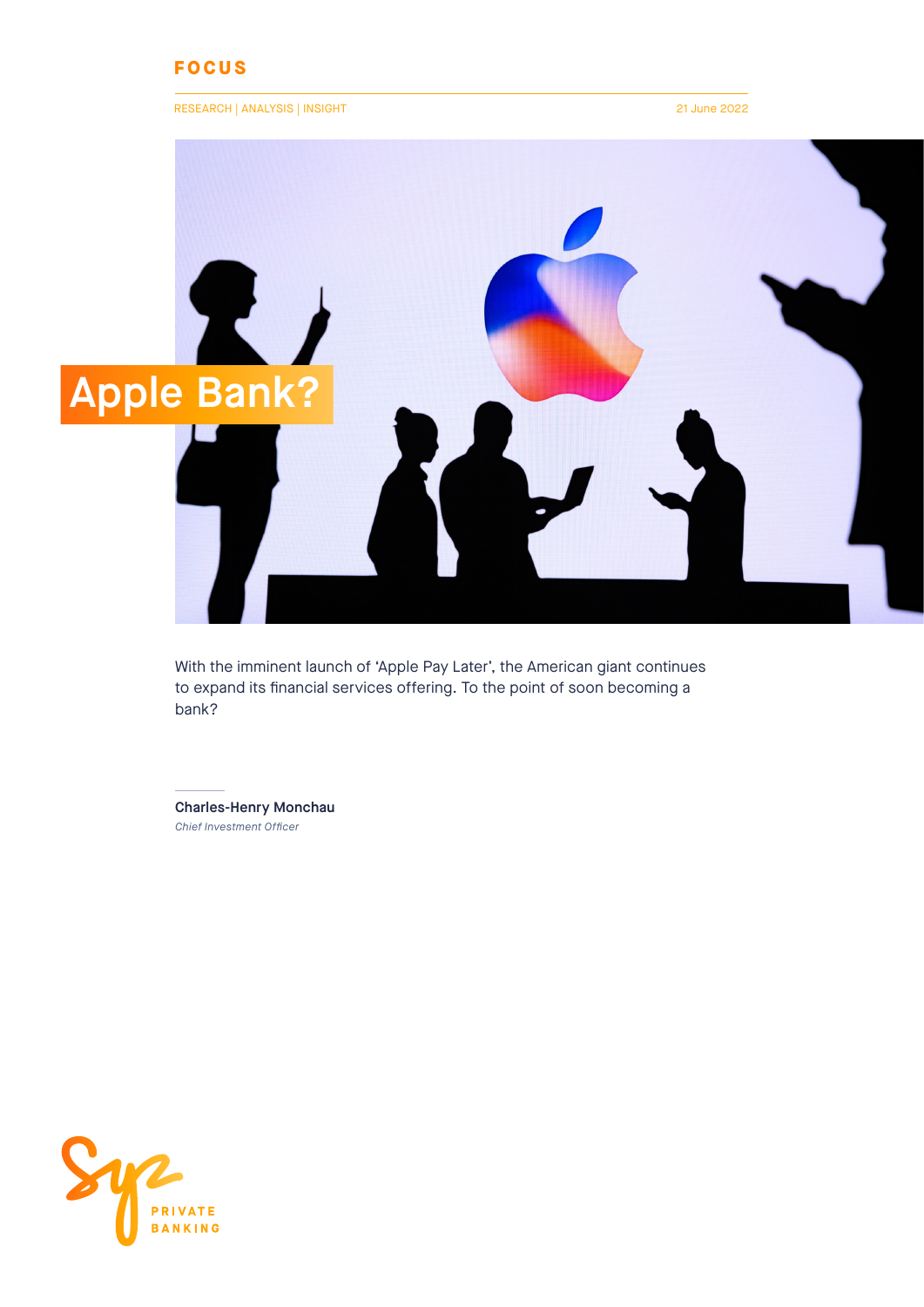#### **Apple expands its financial services offering**

Over the last few years, Apple has diversified its products and services while opening up new markets. For example, the leading U.S. smartphone company has established itself in entertainment, launching a subscription-based mobile gaming service (Apple Arcade) and its own streaming platform (Apple TV+). But Apple is also weaving its web in financial services, via the launch of a series of "Fintech" products.

#### Apple financial services offering



Source: Linas Beliunas

Launched in 2014, **Apple Pay** is a mobile payment system meant to be an alternative to credit and debit cards. The service allows users to make payments for products and services using Apple's "Near Field Communication" (NFC) technology. A means of payment already widely adopted in China with services such as Alipay and WeChat Pay.

Available since 2019 (and so far only in the U.S.), **Apple Card**  is Apple's "reinvention" of the credit card. The company has partnered with Goldman Sachs as the issuer and Mastercard as the global payment network. The benefits of the card include a wide range of cashback opportunities as well as the absence of a number of fees (late payment, foreign transactions, return payment or annual credit card fees).

**Apple mPOS**: Launched in early 2022, mobile point of sale or "Tap to Pay" allows merchants to securely accept Apple Pay, contactless cards and other digital wallet payments. App developers and payment platforms can integrate this service into their iOS apps and use it as a payment alternative for their customers.

**Apple Cash** is a digital card that allows users to send and receive money from the Wallet or Messages apps. Since it is a digital card, Apple Cash can be used for online, in-store and in-app purchases with Apple Pay. Its user-friendly design allows you to make or receive payments and check your balance from Apple Wallet.

#### **About Apple Pay Later**

Apple's latest Fintech service, Apple Pay Later, will be introduced in the second half of this year and will allow users to split a purchase into 4 equal payments over a 6-week period, without interest or fees.

Initially, Apple's "Buy Now, Pay Later" (BNPL) offering will only be available in the United States. Credits will be capped at \$1,000, according to CNBC. The service will only be available for online purchases when customers choose to pay with Apple Pay.



Apple is tackling a very competitive market as Apple Pay Later will be no less than the 80th player to enter this segment dominated by Affirm and Klarna. But Apple should benefit from the power of its brand and the influence it has on its consumers. By leveraging its existing customer base (more than 1 billion consumers worldwide, including nearly 200 million in the U.S.), the goal is to seamlessly integrate the service into Apple's portfolio, giving it the largest potential customer base imaginable instantly.

Another competitive advantage for Apple over Klarna, Affirm and other industry players is its self-financing capabilities thanks to its very large cash flow and the considerable cash flows generated every quarter.

An important feature of Apple Pay Later is that qualified consumers already equipped with Apple Pay can apply for Apple Pay Later while in the process of paying for a transaction, whether online or in-store. In practice, this means that a consumer using Apple Pay Later while paying will see the option to pay in four installments appear on their screen. By simply clicking on this option, he/she is instantly enrolled into Apple Pay Later. This feature gives Apple a considerable advantage over existing BNPL players as adoption is made extremely easy.

Note that there will be no credit checks for consumers. By working with Goldman Sachs - its existing partner for Apple Card - Apple has a unique set of data including the payment history of consumers using the Apple Card.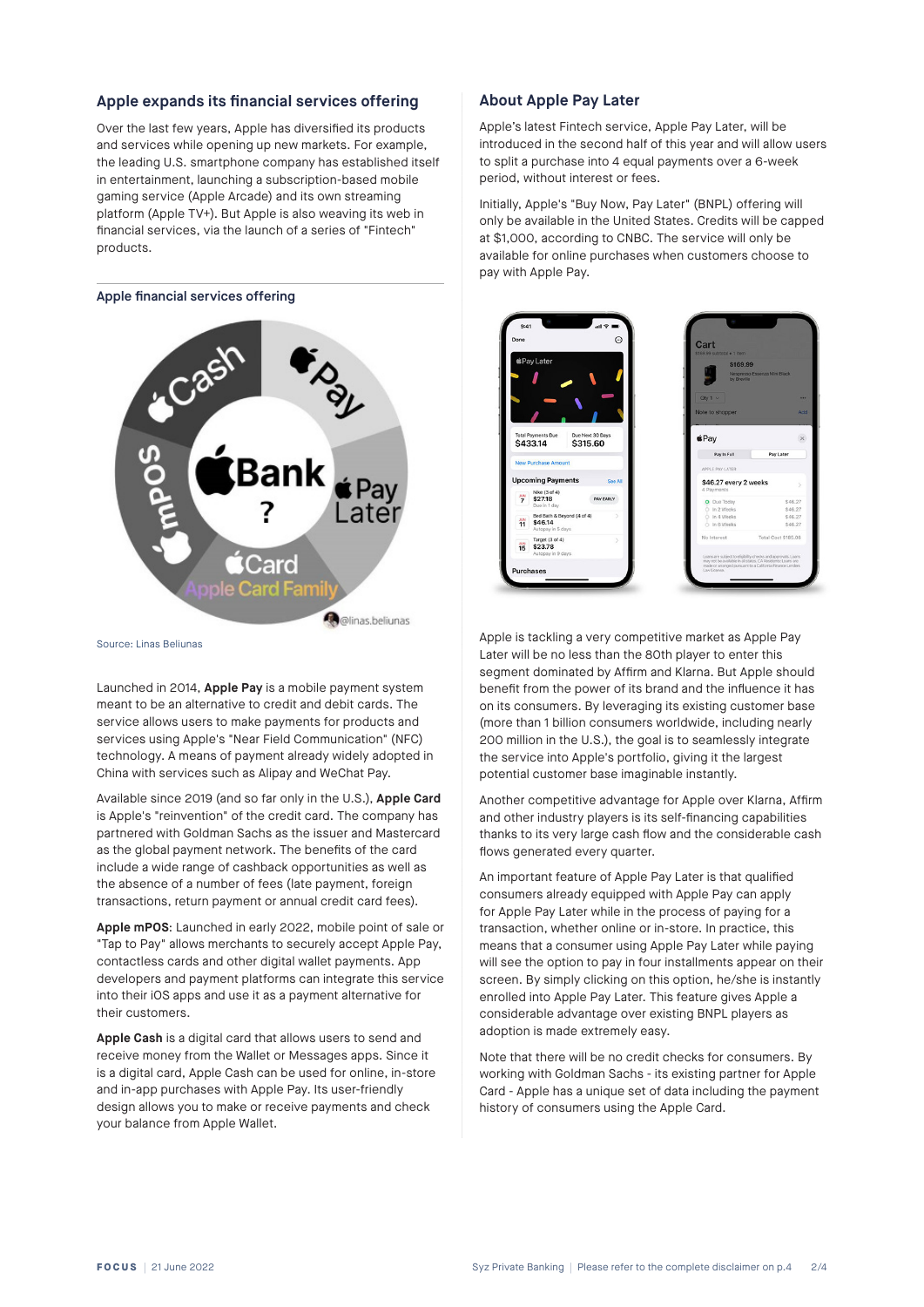Apple's entry into BNPL offers other benefits to the group. First, it allows Apple to increase its financial gains through BNPL's short-term financing plan. On the other hand, Apple will be able to obtain valuable information about users' purchasing behavior, which will enable it to predict future consumption and spending.

# Apple is weaving its web in financial services, via the launch of a series of "Fintech" products.

#### **A "home-made" financial service**

In the past, Apple has developed its financial services offering by relying on third parties. For example, when Apple developed Apple Card, the firm worked with Goldman Sachs to allow users to have a real bank account on their iPhones.

This time, Apple will gain a lot of autonomy by taking full responsibility for managing the loans made to its customers. A first for the company.

Apple plans to lend from its own balance sheet through a separate company, Apple Financial Services. It will be in charge of checking the background of its customers, granting loans and monitoring repayments.

A development that shows that Apple wants to become less dependent on third-party companies and that even has a name: project "Breakout". So, in addition to loan assessment, Apple could also develop its own payment processing engine. Other functionalities such as customer service, fraud detection or interest rate calculation would be developed by Apple as part of this project.

## **More Apple financial services could be on the way**

According to several experts, Apple should not stop at Apple Pay Later. A service for long-term loans is reportedly in the works. But unlike Apple Pay Later, it could depend on other companies, including Goldman Sachs. In fact, although it is developing its own technologies, Apple reportedly intends to continue working with Goldman and other financial institutions for the Apple Card service and for Apple Pay transactions.

On the other hand, the technologies developed in-house would be used for a future Apple subscription that would allow to pay a monthly fee for having an iPhone. This project had already been mentioned by many sources. And according to the recent Bloomberg article, it is still in the pipeline.

Some experts such as Crone Consulting mention another payment plan project under consideration at Apple: that of a debit card decoupled from financial institutions, i.e. linked to any checking or savings account via the network of automated clearing houses.

Apple has the means to free itself from the financial system. The payment information, plus all the transaction data Apple and Goldman Sachs collect, will allow them to assess the risk of issuing a decoupled debit card, with the help of artificial intelligence. Indeed, the debit card could be the ultimate step in disintermediating financial institutions. And Apple Pay Later is a step that could accelerate that process.

So it would seem that Apple has a real strategy for growth in financial services, as the firm would see these as an indispensable part of its ecosystem of products and services.

For banks and other financial firms, Apple's expansion into this sector is indeed a threat and could potentially impact the growth of new accounts and credit and debit card transactions. As Crone Consulting observes, Apple has designed its new BNPL product as a "preemptive payment." By incorporating the "buy now, pay later" option just before the final payment step, the Apple Pay Later choice appears to be a must-have alternative for consumers, even if their debit or credit cards issued by other financial institutions are stored in their Apple account. In addition, the way Apple Pay Later is tightly integrated with Apple Pay Wallet and Apple Card strengthens Apple's financial ecosystem. The decoupled debit card and other financial services (Trading Apps? Financial advice and products?) could one day expand the offering.

## **Conclusion**

For large technology companies, constant innovation is essential to maintain their leadership. Apple's prospects in smartphones have obviously some limits, so entering the financial sector is an interesting growth opportunity. Indeed, other major technology companies have already ventured into this sector, mainly in Asia, where individuals can use the same device or app to make calls, send text messages, watch videos, make payments and apply for loans.

Within a decade, iPhones have become an extension of the human body. With the iPhone, Apple has built a significant competitive advantage in accessing, processing and leveraging data. It knows the behaviors of its consumers far better than any bank and can leverage that knowledge to offer appropriate and personalized financial products.

Apple's entry into financial services will also give it additional control and information about users, making them increasingly dependent on the interconnected products within the company's constellation.

Apple's desire to enter this sector has become evident in recent years, with the introduction of Apple Wallet, Apple Card and Apple Pay. The launch of Apple Pay Later is another important step.

Admittedly, there are still barriers to Apple's rise as a financial company. The very strict regulations of the banking industry, as well as the extensive banking expertise that Apple would have to develop in-house are a major obstacle to setting up its own bank. In fact, this is one of the main reasons why large technology companies protect themselves by partnering with banks.